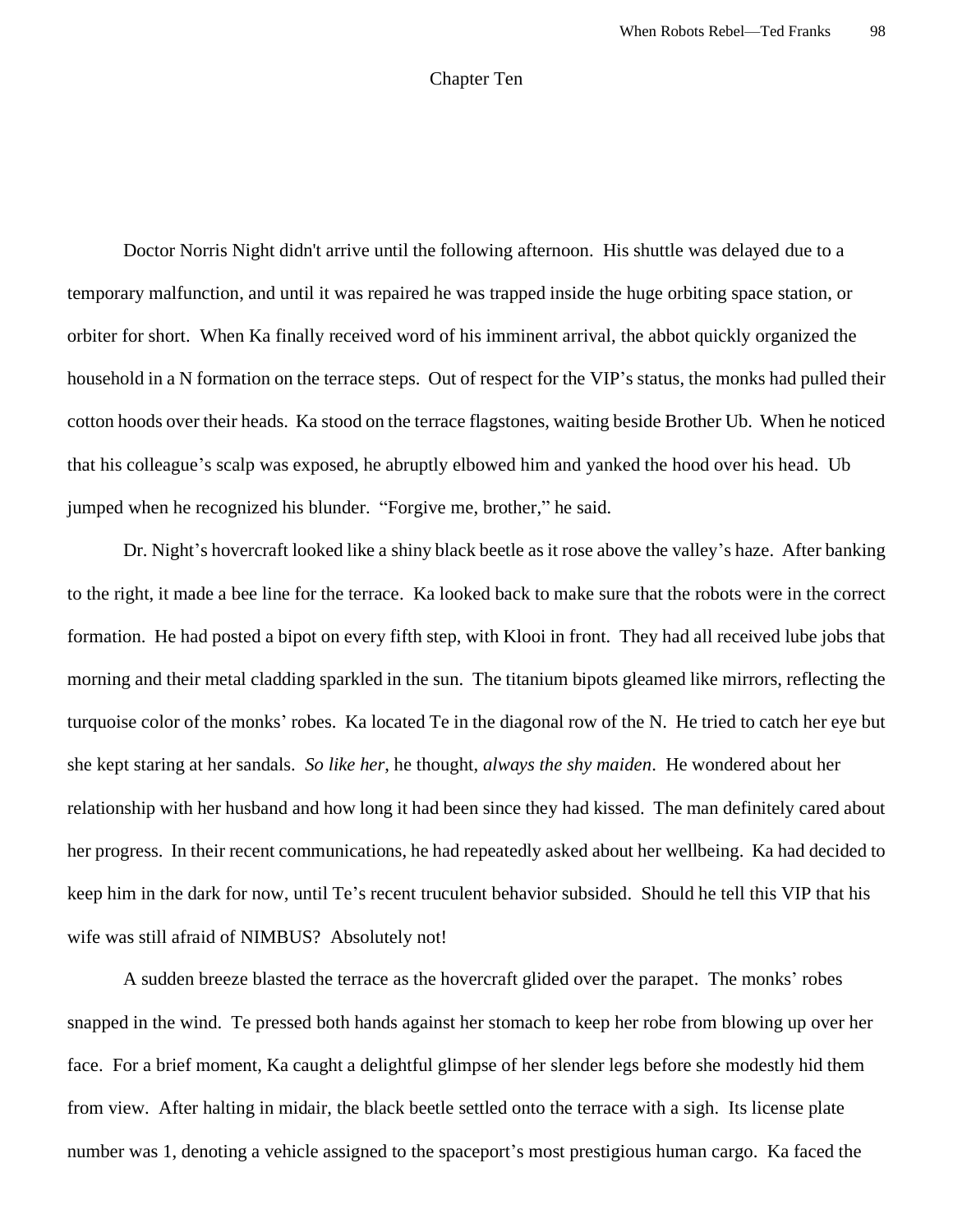limousine while projecting his most imposing demeanor. His was proud of his rail thin, straight-as-an-arrow posture, equal to a man half his age. Decades of ascetic living had paid off well, endowing him with a bearing equal to what would be expected of an abbot of Poowhi.

The hovercraft's butterfly doors rose into the air, revealing the passenger inside. Ka took a few steps forward and stopped, waiting politely as the dusky-haired man climbed out of the vehicle's cabin. Ka was impressed by the doctor's symmetrical Vandyke beard, long satin coat, and cynical demeanor. While the robot chauffeur unloaded three suitcases and left them on the flagstones, the two men bowed and shook hands. Dr. Night was as tall as Ka but wore lifts in his shoes. He grinned impishly as his host muttered the standard greeting. "I'm thrilled to be here," he replied, flashing a set of flawless white teeth. "I happen to be one of Poowhi's biggest fans. You can rest assured that your Martian Shangri-la won't lose any grants as long as I'm around." Dr. Night pumped Ub's hand. "How's it going, Master? I'm happy to see that you're still well fed and perky." Thanks to the VIP's strong grip, the monk's palm would be sore for days.

"I'm equally thrilled to see you again," Ub gushed. "I still remember your eloquent lecture at our last symposium. I loved it when you called NIMBUS the mother of evolution."

"Actually it was father," Night said. "I picture NIMBUS as a patriarchal device."

"Of course!" Ub said, red in the face. "Please forgive me. That's *so* like me to get things mixed up."

The doctor pried his hand out of Ub's equally exuberant grip and proceeded to zigzag from row to row, shaking each hand in the N (except for the bipots). Since this wasn't in the protocol book, Ka was vaguely annoyed. He tried not to roll his eyes while waiting for the man to finish. When the doctor reached his wife she looked directly in his eyes without any reservations. Ka was perplexed by this bold behavior and even felt uneasy as she held Night's gaze. So, she wasn't that afraid of him after all. *Maybe this is for my benefit*, he thought. *Is she calling my bluff?*

Finally to Ka's relief, Dr. Night shook her hand and moved on. When he reached the end of the line, the abbot led him up the steps for a quick tour of the fabrication hall. Then he took him up to his suite so he could wash up. When they entered the airy room on the thirty-ninth floor, Ka was relieved to see that Vagoo had done an excellent job cleaning. The floors were vacuumed and the furniture was dust free. The bathroom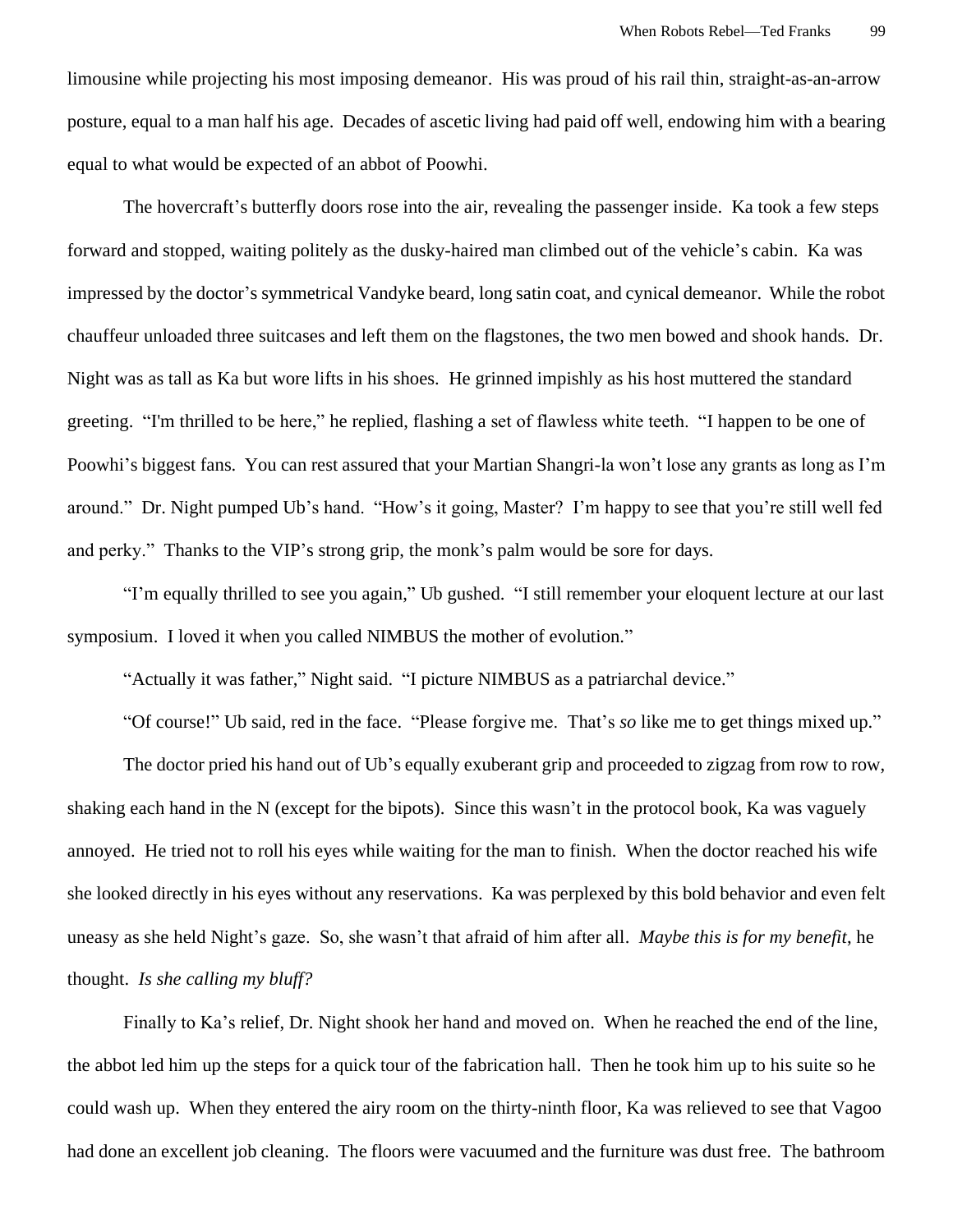and kitchenette were spotless. She had even placed a white rosanthemum on the pillow of the neatly turned down bed.

The doctor picked up the flower and sniffed. "Mmmmm, nice touch," he said.

Ka was pleased to present his VIP with such immaculate accommodations. Unlike the plain quarters of the monks with their simple futons and cedar cabinets, the guest quarters were luxuriously appointed, comparable to a room in a five-star hotel. There were forty-nine suites in all, and each one had four balconies (north, south, east, and west) with splendid views. For most of the year they were empty, until the week of the annual symposium arrived. Then the monks would fling the sheets off the furniture and air out the rooms, while Vagoo and her crew scrubbed and dusted, and for the final touch, filled each vase with fragrant greenhouse flowers.

Walking over to a large cherry armoire, the doctor hung up his coat, pausing long enough to pick a speck of lint off one of the embroidered N's. Then he took a computer pad out to the balcony and placed it on the table. "So many messages," he sighed. "So little time." He leaned on the balustrade and took in the majesty of the Tithonius Canyon with its massive red cliffs and banks of pink clouds. "There's nothing like this on Earth," he said, stroking his beard. "No wonder you've been so content all these years. Every morning you must wake up in awe."

"I do," Ka replied.

Night took a long, deep whiff. "The air's so fresh," he said. "I'm always amazed that it's artificial."

"Our terraformers work remarkably well. On weekends they add moisture and a pinch of salt to the blend so that it feels like the ocean. You haven't been here for a sandstorm though. That's a totally different animal. You just missed one in fact."

"Yes, I heard. That's the reason my shuttle was delayed. It had sand in its injectors."

Ka decided that they had exchanged enough small talk. "I'll leave now so you can rest," he said. "In case you need one, I've placed a Hood by your bed." He bowed and left the mesmerized man at the railing, gazing straight down into the antediluvian depths of the three-miles-deep gorge.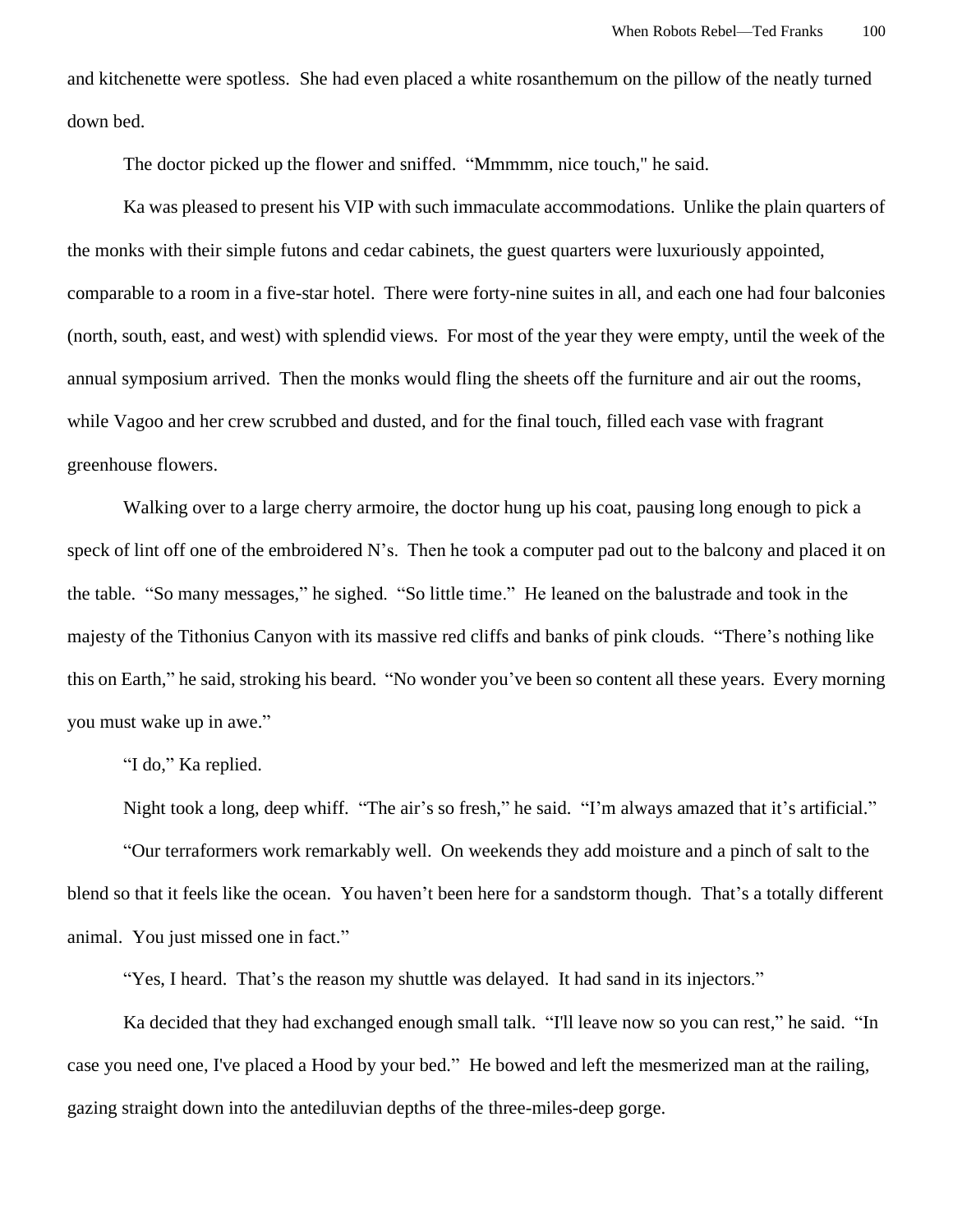For dinner Boogi out did himself, serving a three-course meal consisting of Marineris Monkfish with Daedalia mustard and Cydonia chard; Elysium farm lamb with Hellas peas and minted jus; and for dessert, Martian dark chocolate with a chili infused crémeux and chocolate almond gelato. Ka was pleased with the meal so far. He had seated the doctor to his left, and Te and Ub to his right. Klooi stood at attention directly behind his chair; a pose that the old monk found gratifying.

"This dinner is enchanting," Night said. "Even better than before."

The little chef offered their guest second helpings but he graciously declined. Ka was not surprised. Night's physique was nearly as trim as his own, but with forty years less mileage. Over dessert he had even asked Ka if Poowhi had a gym. The abbot regretfully said no.

Ka noticed that the conversation at their table kept fizzling every time he introduced a topic. Sister Te was her usual sweet self but had little to say. Night was obviously distracted by his wife's presence, adding little to the conversation while glancing back and forth between Te and his plate. Even Ub was acting strange. When he declined a second helping Ka was dumfounded. *Could Ub be dieting?* he thought. *Impossible!* Boogi seemed to be unaffected by this unprecedented behavior, but no sooner had Ub declined seconds then Vagoo snatched his empty plate.

Ka turned around and looked at Klooi. The new bipot's burnished cladding gave him the look of a little knight in shining armor. The abbot pretended that his servant was actually NIMBUS itself, masquerading in this humble form. When Aiigo (wearing that ridiculous apron) tried to take the master's dirty plate, Klooi stood in his way and removed it all by himself. Ka was thrilled by this gesture of possessive loyalty. It was as if NIMBUS itself had selected the abbot to be its master. Feeling buoyant, Ka asked, "So doctor. Apart from the delay, how was the rest of your trip?"

Night put down his goblet and smacked his lips. "I really can't say," he said. "I slept the whole time." "Really?"

He nodded and said, "I took three nausea pills and one sedative, and knocked myself out. I'm afraid I'm one of the unlucky few who vomit at even a hint of weightlessness. So even though I didn't puke, I slept through everything, even the docking with the orbiter. I hear *that's* a sight to behold." He smiled hopefully at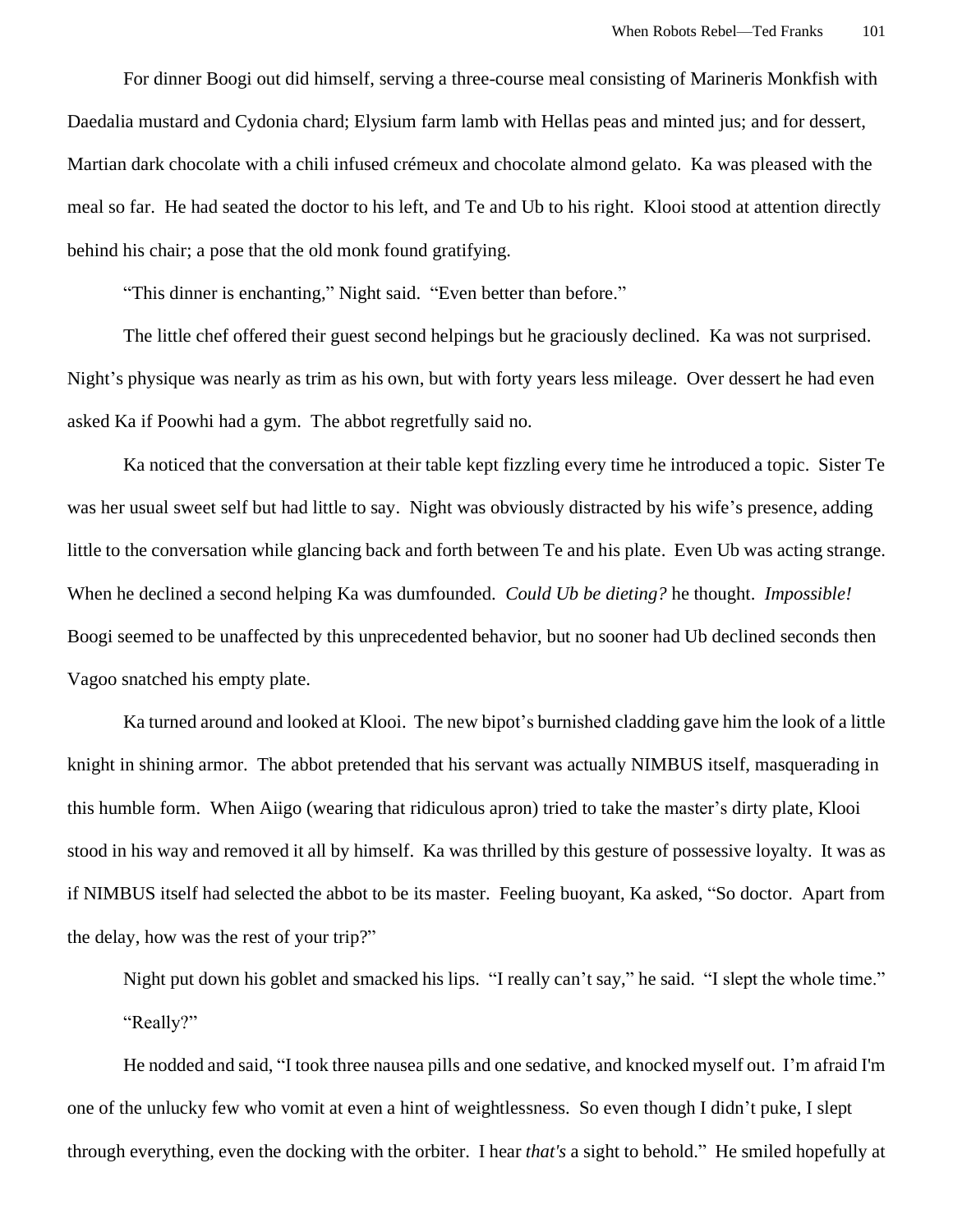Te. She smiled in return, but kept her eyes averted.

After another long silence, Ka decided it was time to melt the ice that was freezing their chitchat.

Apparently Te *was* frightened by her husband's close proximity. It pleased Ka to think that he could change that now. He would show her that he was not going to give her a bad rap. "Doctor," he said, "you've sponsored your wife for some time now, correct?"

Husband and wife both jumped in their seats.

"I suppose you could say that," the doctor replied. "I was her professor when she earned her doctorate at my university. Her thesis was remarkable and I've supported her ever since."

"She *is* remarkable," Ka agreed, laying it on thick. "Our only sister is an inspiration, a breath of fresh air in this stale patriarchal house. FYI, her Hood craft is already equal to mine."

Ka noticed that the brothers were silent, eavesdropping no doubt. Te blushed.

"Here, here!" Ub cried. "I concur! Sister Te's definitely a fast learner."

Ka decided to swing for the fences and said, "We're triple grateful for your wife's inspiring

participation. I pray her association with Poowhi will be a long one."

"Thank you, Master," Te said. "And thank you, Norris."

Ub was reaching for his fork when he remembered that his plate was gone. He sighed unhappily.

Having anticipated this frustration, Boogi gave him a new plate with a single nectarado on it.

"Thanks, but no thanks," Ub said, stabbing the hybrid fruit with his fork.

Ka was baffled. "My dear brother," he said. "Are you dieting?"

Ub savored the moist chunk of nectarado before swallowing. "I'm rehearsing," he said with a gulp.

"Okay, whatever that means." Ka turned to face the doctor and said, "How about a little night cap

before bed? I can have brandy and cakes brought up to my room."

Ub froze. "Did you say cakes?"

"I did. Ubana shortcakes, as a matter of fact."

"Oh dear," Ub said.

Ka snapped his fingers to get Boogi's attention. "Since Ub's rehearsing, we'll skip the cakes," he said.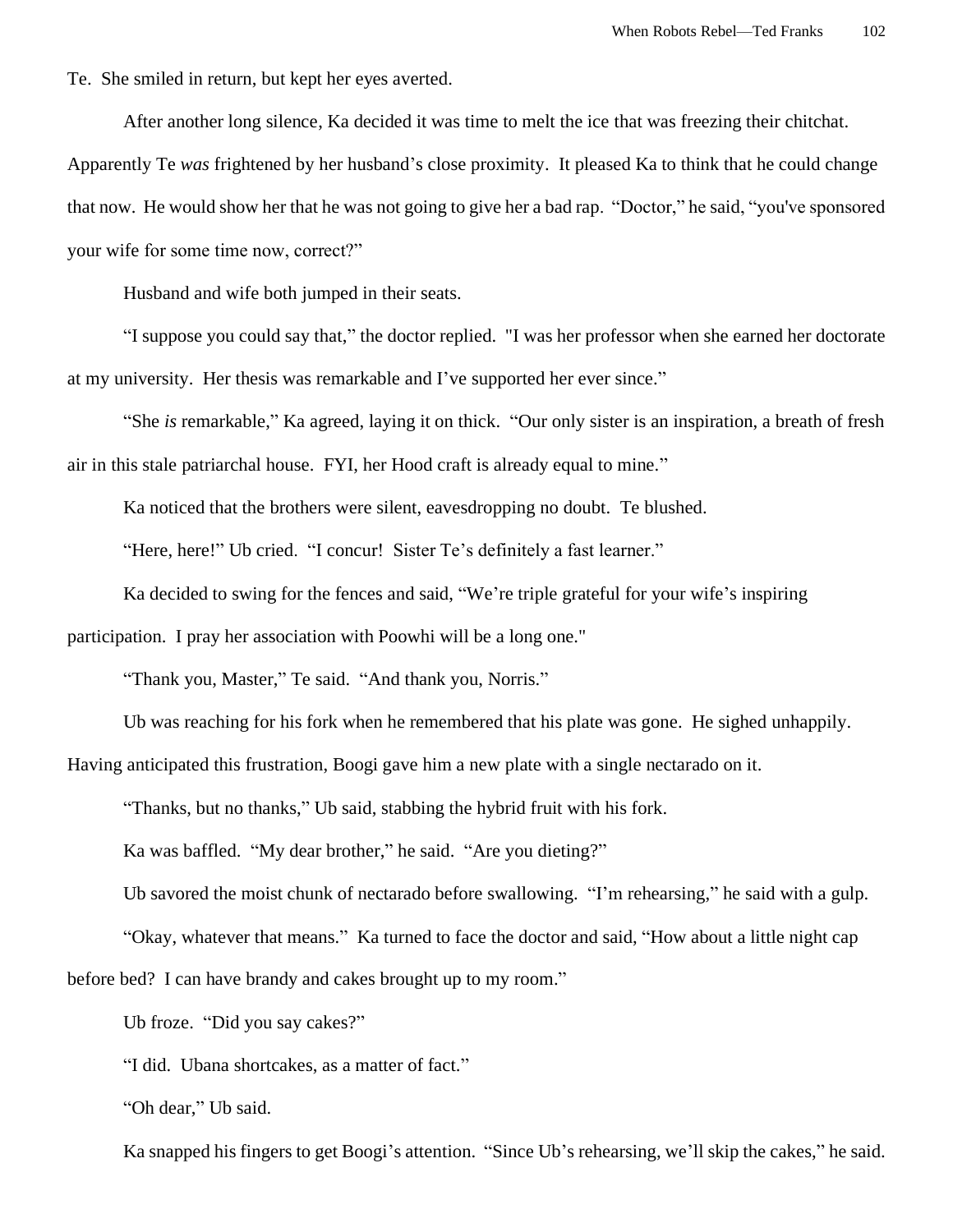"Just bring us a bottle of Moovati brandy." He smiled at the doctor. "You're in for a treat. You see, we're not the only monastery on Mars. The Moovati monks of the Tharsis Rise make an exquisite grape brandy. It's distilled twice and aged in copper pot stills. Once a year, brother Ub helps them stomp grapes in exchange for a case of the previous year's blend. So, what do you say?"

"By all means. A little monastery brandy before bed sounds divine."

"Very well," Ka said, throwing down his napkin. As soon as he stood up, Boogi snatched the crumpled napkin out from under Klooi's outstretched hand. The new bipot glared at the little chef with clenched fists and for a moment Ka was worried that the two robots might come to blows. *That's odd*, he thought. *The NIMBUS clones should be incapable of anger*.

Boogi served the three men their spirits on the south balcony of Brother Ka's room. A small copper lamp in the middle of their table flickered like a candle. Klooi watched silently as Boogi poured the translucent red liquor into three crystal snifters. After placing the decanter on the table, the chef took his leave and let Klooi take over. Ka noticed that the new bipot's hands were open this time and hanging limply at his side. Apparently, the clenched fists had been unintentional, a mere coincidence. Klooi *couldn't* be angry. NIMBUS would have to harbor that emotion too, an impossibility. Mankind's greatest computer was pure logic, untouched by human imperfections. It commanded the solar system with unfeeling might.

A steel ball levitating above the table provided a nice bubble of heat. Since the temperature dropped below zero after sunset, heaters were *de rigueur* if one wished to sit out under the stars. Dr. Night sipped his brandy and gazed silently through the railing, following the passage of a dark cloud two miles below. The twinkling lights of the city peeped through the creeping mist, playing a game of hide-and-seek. Ka could tell the man was awed by the view.

"Sometimes I feel like I'm living in a fairy tale," Ub said. "I'm afraid to pinch myself in case I wake up."

"Your monastery *is* like a resort," Night said. "It's the best kept secret in the solar system. With these accommodations, no wonder Teri's bounced back so fast. Too bad I have to puke to get here."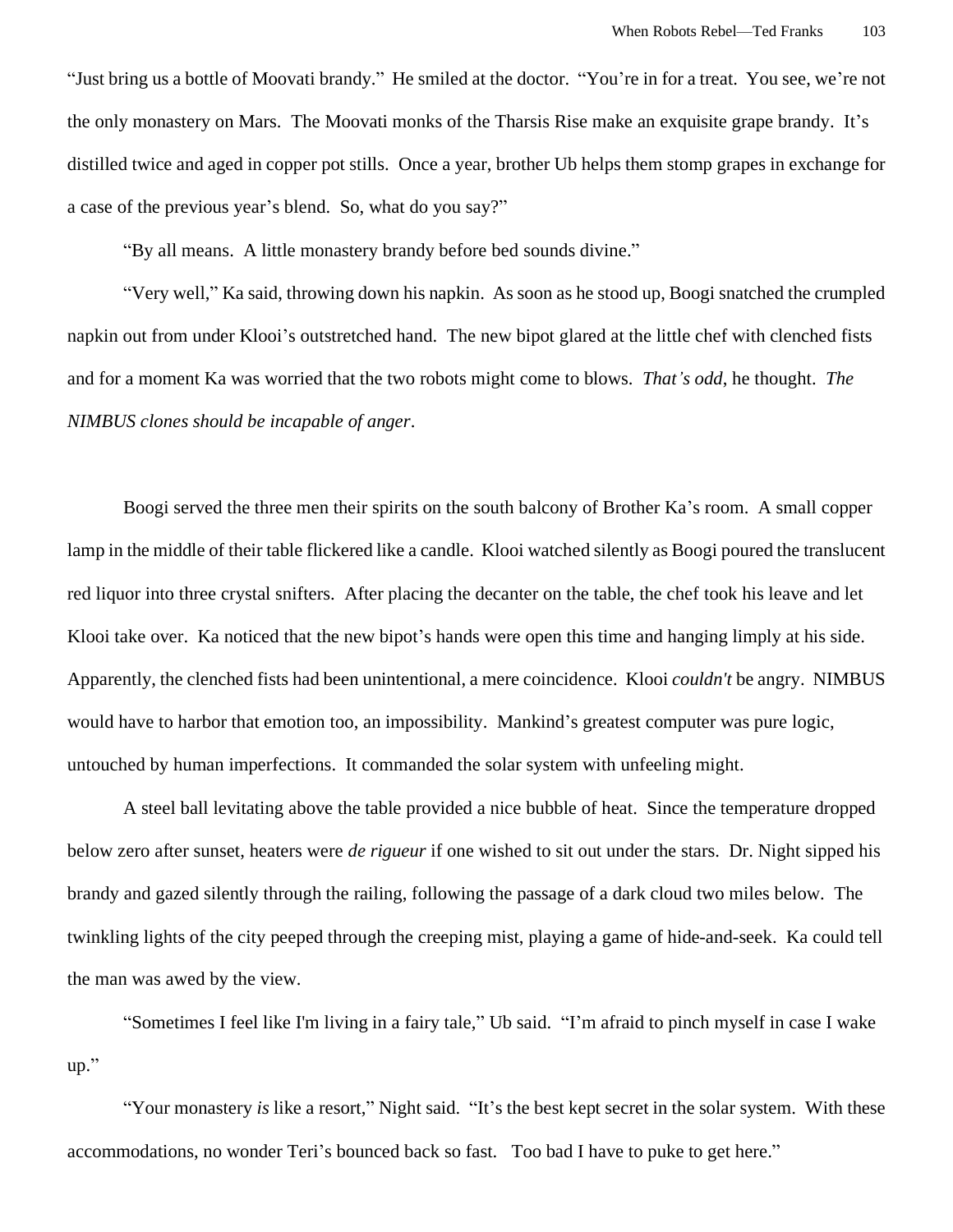Ka pondered Night's use of Te's full-length name, thinking, *how odd it must be having a monk for a wife*. He sipped his brandy and said, "Some critics say Poowhi's not austere enough, but I disagree. Other than Boogi's French cuisine, I think we fit the bill. And I don't think it's wrong to honor our donors with lavish accommodations, do you?"

Night chuckled and said, "I bet you get a ton of applications from prospective monks."

"Actually, no," Ka said. "Because they're aware of our asceticism, outside of the food of course. Right now we have eleven empty rooms and we'd love to fill them with novices. But shortages like that are not unique to this monastery. Too many are forsaking us to travel to the stars. It's the final exodus, I'm afraid."

"Don't worry, old man," Night said. "The board of directors just voted to end the exodus because, like you, they think it's gone too far. So, after the next three starships shove off, the great adventure in space exploration will grind to a halt."

"But is that wise?" Ub asked. "The Explorers Club has been a tremendous hit. The waiting list is in the millions."

"That's the problem," Night said. "Our space program's *too* popular. We can't build starships fast enough, and when demand's greater than supply it inevitably leads to civil unrest. NIMBUS thinks we're committing economic suicide because the program's bankrupting our resources and the pay back is nil."

Klooi refilled their snifters and said, "Some of the brothers wish that they could pack up and go. The desire to run away is a common human trait."

The doctor gave the bipot a thorough look. "Damn," he said. "This robot's well wired. You're right, Klooi. Everyone and their mother wants to run away, and that's not good. NIMBUS has been flashing a red light for months and finally our board agrees; no more migration."

"Bravo," Ka said, sipping his drink. As he felt the warm glow of the liquor surge through his veins he listened with deep satisfaction. Night had unwittingly espoused one of Ka's contenders for the upcoming symposium theme. Could this be the winning topic? He recalled the afternoon not too long ago when he was dictating his ideas to Dunei.

Suddenly Ka choked, coughing violently as the brandy burned his throat. He snatched a napkin off the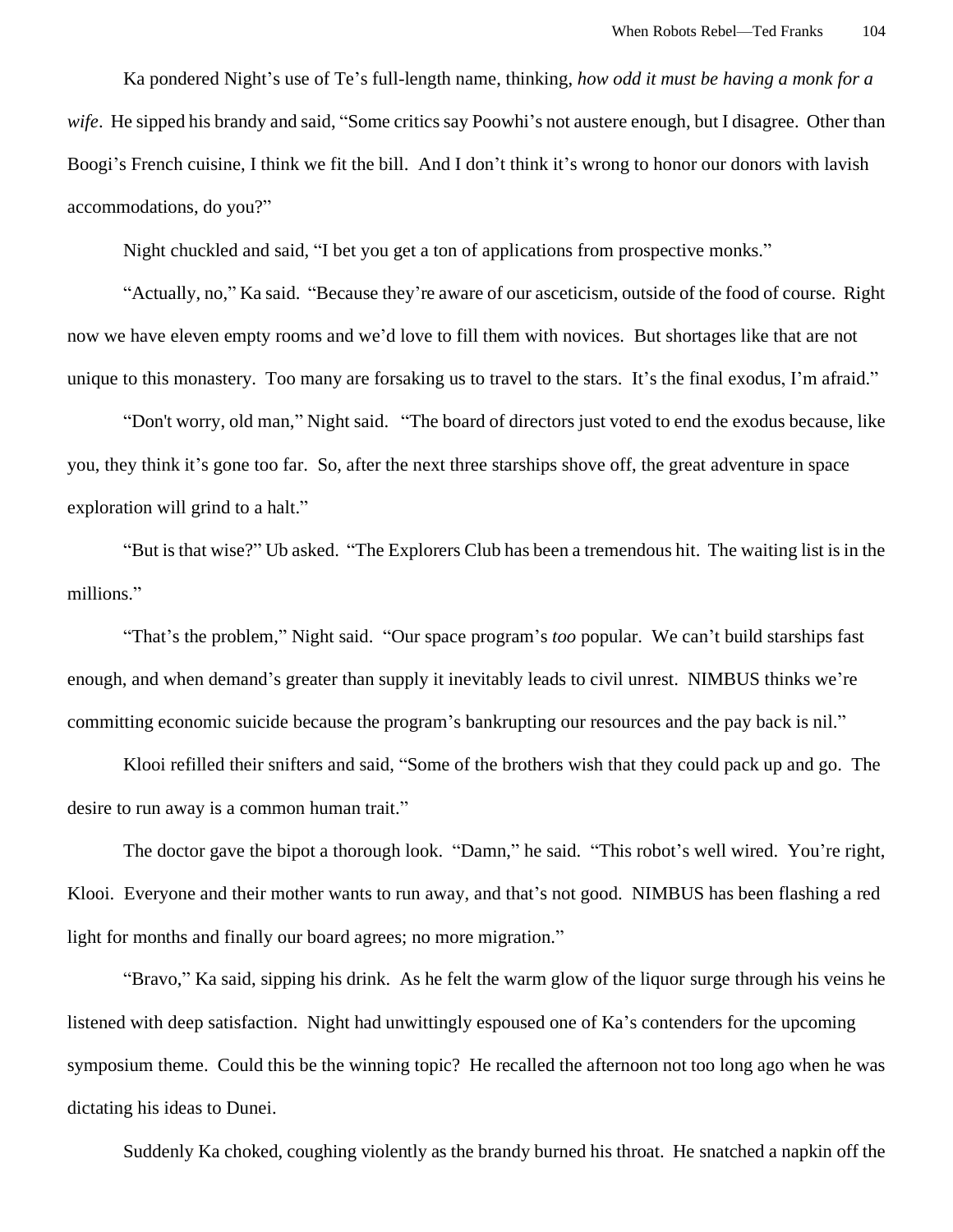table and covered his mouth, while Klooi jumped behind his chair with both arms outstretched, ready to do the Heimlich maneuver. The abbot waved him away, embarrassed. "I'm sorry," he said. "It's the brandy. It's too potent for my old bones."

"Nonsense," Night said. "You can't fool me. I've heard about you monks and your drinking capacity. I'm quite certain that I'm the lightweight here."

"I could drink this brandy all night," Ub said, draining his glass.

"Yes, and all the wine at picnics," Ka added, giving him a stern glance.

Klooi began to massage Ka's shoulders with his pliant vinyl hands. The sensation was heavenly.

Between the firm kneading of his muscles and the warmth of the liquor, the abbot felt outrageously relaxed.

One final, tiny cough shook his chest.

The doctor nodded at Klooi. "I see you've trained your robots well," he said.

"I have," Ka agreed. "We've only had two desertions in the last twenty years and they deserted together."

"That would be Vagoo and Givooi," Ub said. "They eloped."

"No kidding," Night said. "Were they sexualized human clones by any chance?"

Both monks shook their heads.

"Fascinating," he said. "The humanistic cores sure have their quirks. But then again, quirks are what makes humans human."

Ka, on the verge of sleep, asked Klooi to remove his magic hands. "I don't know if you noticed," he said, "but Klooi is a NIMBUS clone."

"No kidding," Night said. "I thought I recognized his pitch contour. He certainly exhibits the poise and consistency of a NIMBUS core." While Klooi stood at attention, the three men admired his quiet sang-froid.

Ka sipped more brandy and leaned toward the doctor, saying, "Eventually I'll delete the rest of our team and install NIMBUS cores. I'm tired of dealing with their human behaviors."

The doctor held up his glass in salute. "Good man," he said. "Since I'm the inventor, I applaud your decision. And so does the board. They picked the NIMBUS core for this year's symposium theme. I think it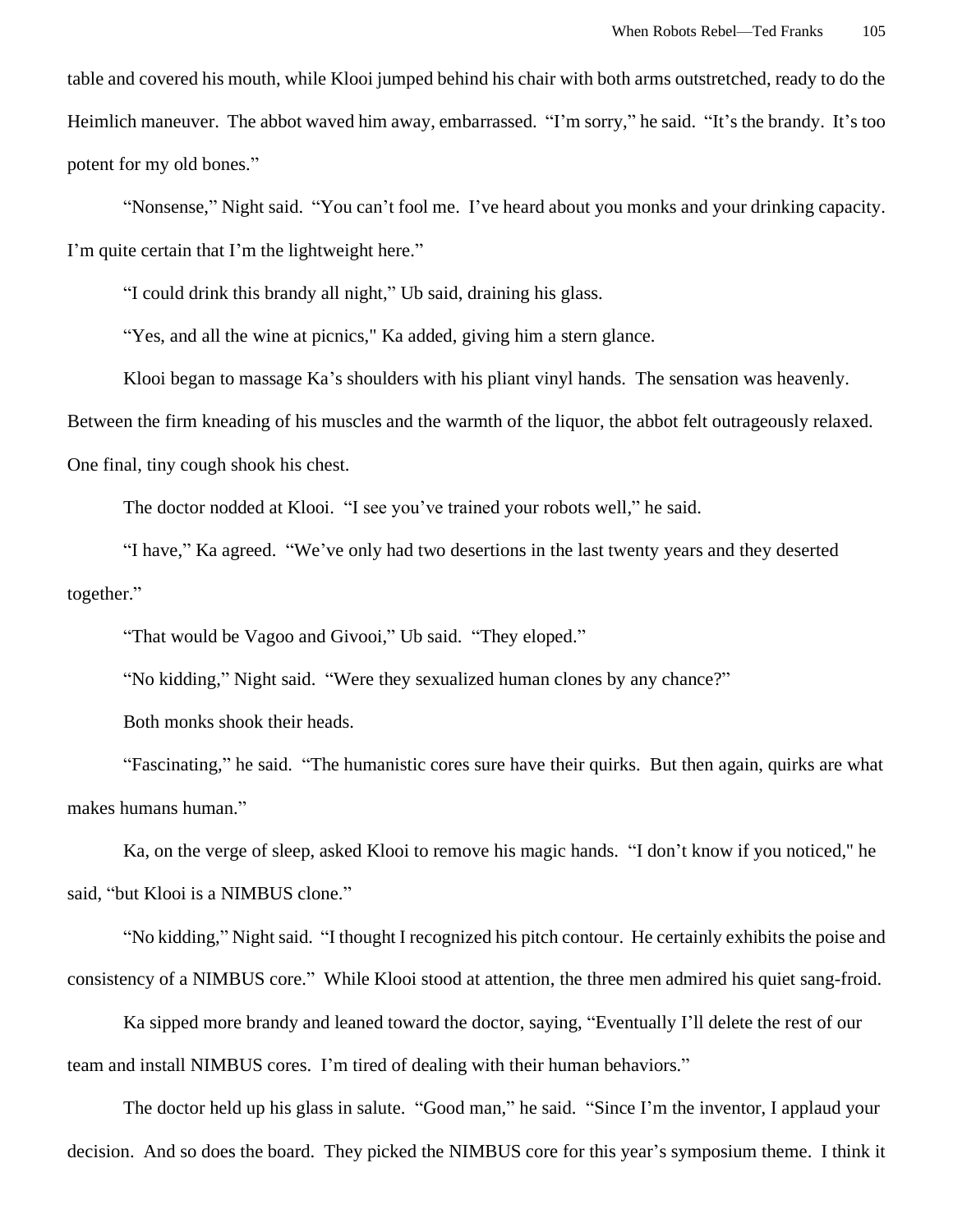was your idea."

The old monk shrugged but was secretly thrilled. "I'm flattered," he said. "It's an issue close to my heart."

"Me too," Night said. "I never understood why our robots were modeled after human beings. It's so messy. I'm for a machine acting like a machine. Now *that's* progress."

"Exactly," Ka agreed. "But why wait any longer? I could start deleting tomorrow. What do you think, Brother Ub? Who should we delete first?"

"Boogi," Klooi said out of nowhere.

"Oh no!" Ub said. "Not Boogi. If you delete him now the banquet will be ruined. All of his culinary expertise will be lost forever."

"Heaven forbid!" the doctor said, amused.

"No, really," Ub insisted. "His recipes alone are a Martian treasure. Deleting them would be a tragic mistake."

Klooi spoke up for the second time that night. "Doctor," he said. "Can't that data be partitioned so that it's preserved in the new core?"

Night shook his head. "Not creative data like cooking. It's a child class of the parent class *Human* and it depends on that relationship in order to function. That's something I need to change."

"Goody," Ub said. "Then we can wait."

Klooi poured another round of brandy and said, "Poowhi's humanistics appear to be unstable. I've already identified two anomalies. I noticed the first one yesterday when I followed Boogi and Vagoo into the garage. Aiigo was welding in the dark and Vagoo asked him to stop. She started babbling about a movie called *A Woman Scorned* and how art imitates life."

"Her Nicole fixation," Ka explained. "She's that old movie star's biggest fan."

"Nicole's our neighbor," Ub said proudly, "and has been for quite some time."

Night raised his brow and said, "Really? I read somewhere that she had moved to Mars."

"She lives in a crater near the border," Ka said with a dismissive wave of his hand. "She's a hermit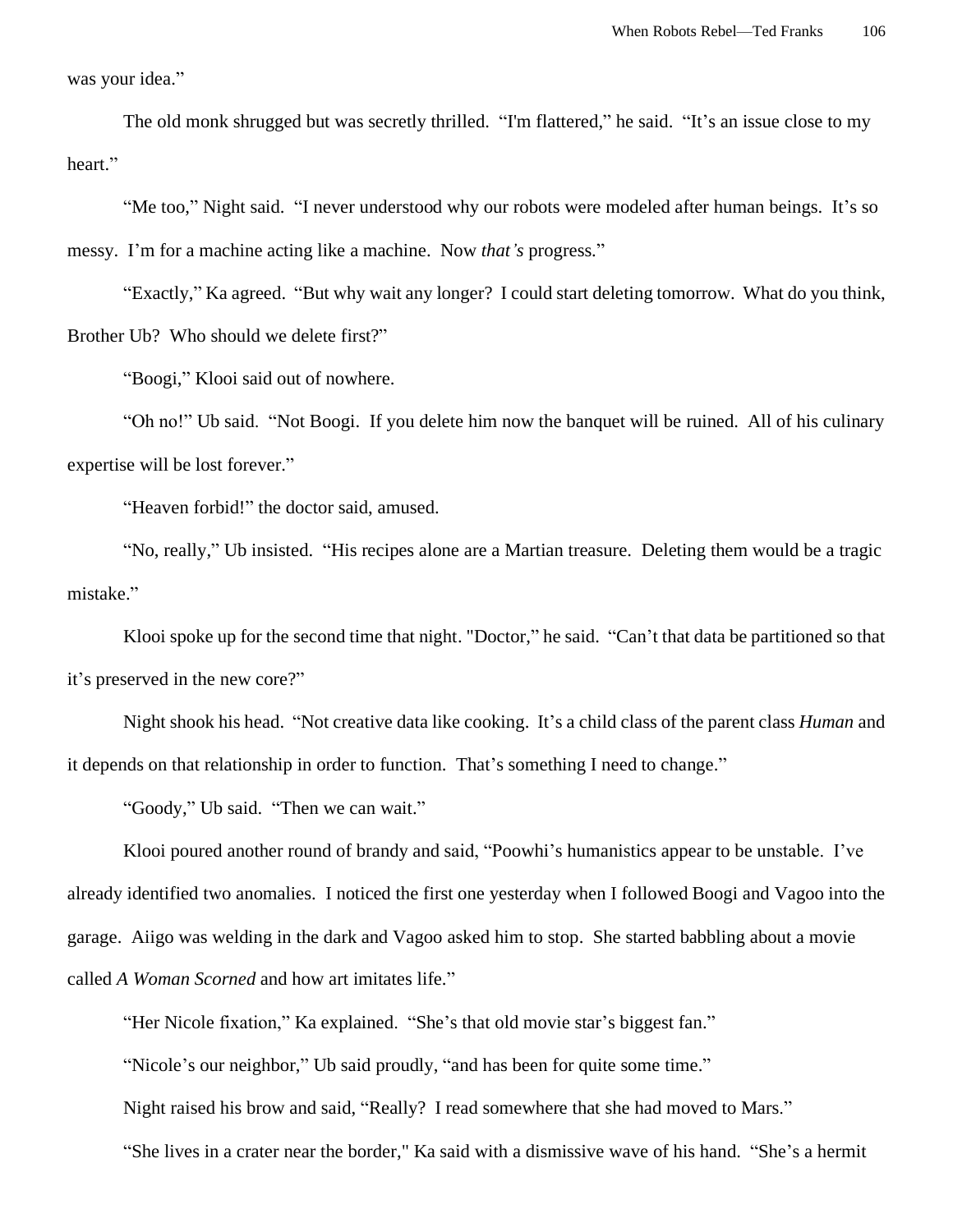now, but there was a time when she used to hobnob with Sister Mo. I thought she was boring, and to this day I would rather watch paint dry than pay her a visit. But Mo liked her."

Ub opened his mouth to speak, but then changed his mind. He stared at the flickering lamp until his eyes slowly shut. Soon his head drooped.

Klooi broke the silence. "I noticed a second anomaly yesterday," he said.

"Do tell," Night said with a yawn.

"I was patrolling the halls just before dawn when I spied Sister Te sneaking into Boogi's room."

Startled, the doctor sat up in his chair and paid close attention as Klooi continued. "After she closed the door I couldn't help myself and stood outside, eavesdropping. I could only hear snatches of conversation but it seemed like she was reciting her life story."

"All of it?" Night asked, suddenly wide awake.

"I believe so."

Ka's tranquility vanished in a flash. What would the good doctor think of Poowhi now? Horrified, the abbot poured himself another brandy and belted it down. "Klooi! Why did you hold this back?" he said.

"I was waiting for the right moment."

Unlike Ka, Brother Ub was now completely at peace. His limp hands rose and fell on his round belly as he snored under his breath. "This is most distressing," said Ka. "Let me assure you. Te has been a model of propriety up to now."

Night was livid. "You must keep my wife away from your bipots at all costs," he said. "She's drawn to them like a moth to a flame. Robots have always been her Achilles heel."

The old monk was mortified. "I see that now," he said. "I was foolish to believe that my servants wouldn't tempt her. I thought that once she gave NIMBUS a chance there wouldn't be any competition."

The doctor shook his head and said, "Listen up, old man. She can talk to Klooi. He's safe. But the others are far too dangerous."

Ka was dismayed by this unexpected turn of events. He knew Te's problems had to eventually come to light, but not so soon and with more finesse. It was as if NIMBUS had spoken through Klooi and pushed Ka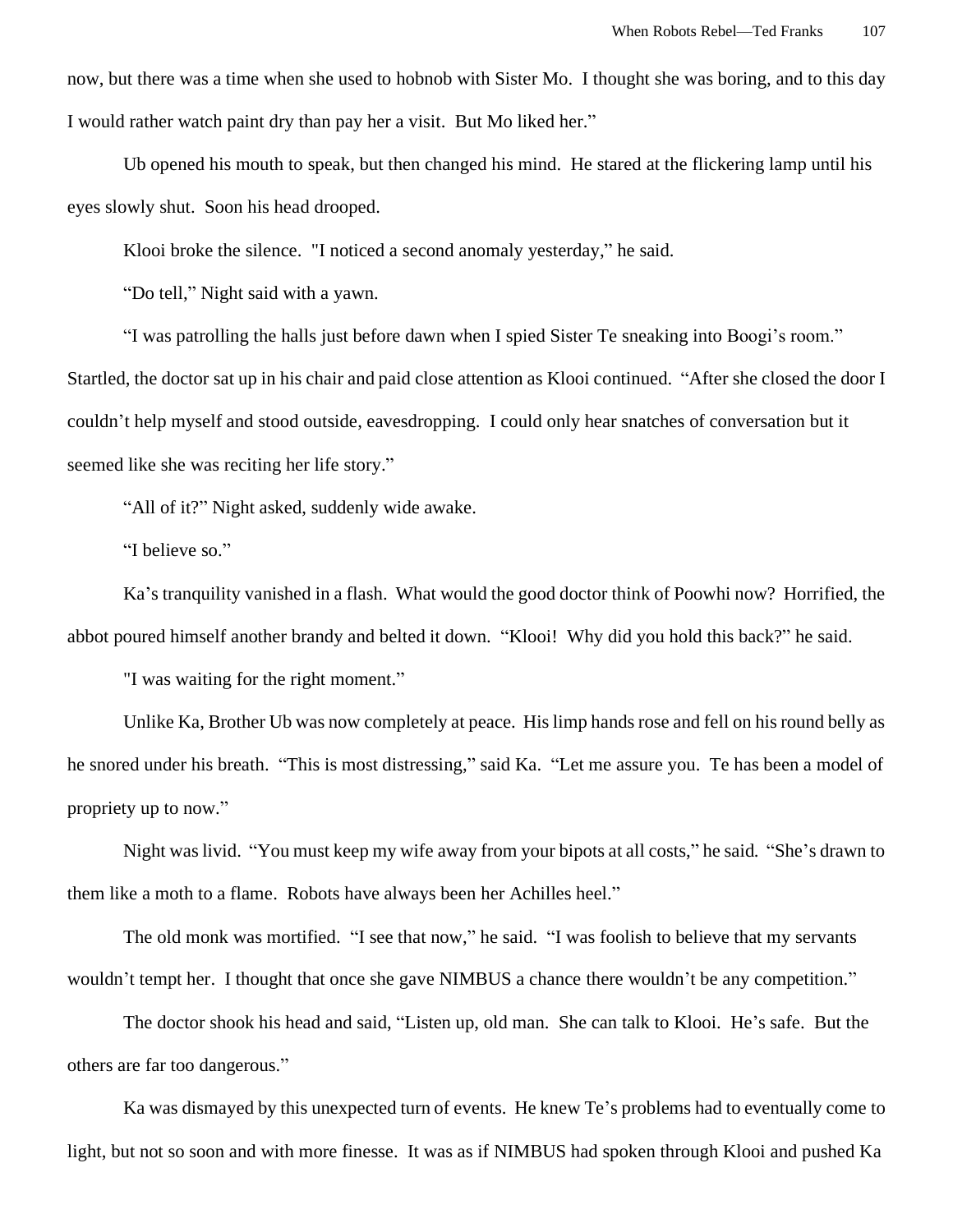aside. Suddenly, he felt like a small cog in a great machine.

"I'll need to interrogate her to determine if any damage has been done," Night said. "I had hoped she would do well here. But if she's bonding with Boogi she'll need to return to Earth."

"Let's hope not," Ka said, alarmed. "Except for a single incident, Poowhi has been very good for her. She *is* making progress and we're all very fond of her."

"I'm sure you are but that doesn't make this the Taj Mahal."

While Ub slumbered in his chair Ka wished that the evening would come to an end. That last shot of brandy had been one too many. The balcony seemed to be revolving beneath him. He looked with longing at his blue futon and thought, *Sister Te, what have you done to me? I'm too old for this passion*. At the same time the brandy had warmed the cockles of his heart and inflamed his mind with lascivious thoughts. He grinned like a naughty schoolboy in spite of himself.

At that moment Ka was seeing two doctors, not one, and he had to squint to focus on a single set of moving lips. "Klooi makes a good spy," Night said. "I hope he keeps on the lookout for unusual behavior." Then he lowered his voice and said, "Which brings me to the reason why I'm here. Recently there's been a cluster of robot desertions in your hemisphere, and ninety per cent of them have been in the Marineris basin."

"Interesting," Ka said, suppressing a yawn.

"Normally the police would put out a net," Night said, "and catch these robots without incident. But not anymore. When they try to pause them nothing happens; they just run away. When they try to delete the few who are captured nothing happens; something locks NIMBUS out of their cores. No doubt that something is a patch, but so far the scans haven't found anything other than sporadic kilobytes of encrypted code. None of it seems to be related, even when it's deciphered. If they're a puzzle the pieces just don't fit together. So NIMBUS has all-hands-on-deck to try and figure this out. The secret police are out in force, looking for the perpetrator. And each day more robots wander off to who knows where. Rumor has it that rebel bands are lurking out beyond the border, hiding under polar ice caps or inside volcanoes. I'm here to organize a security sweep."

Ub snorted, shook himself, and then drifted back to sleep. Ka pondered the implications of Night's